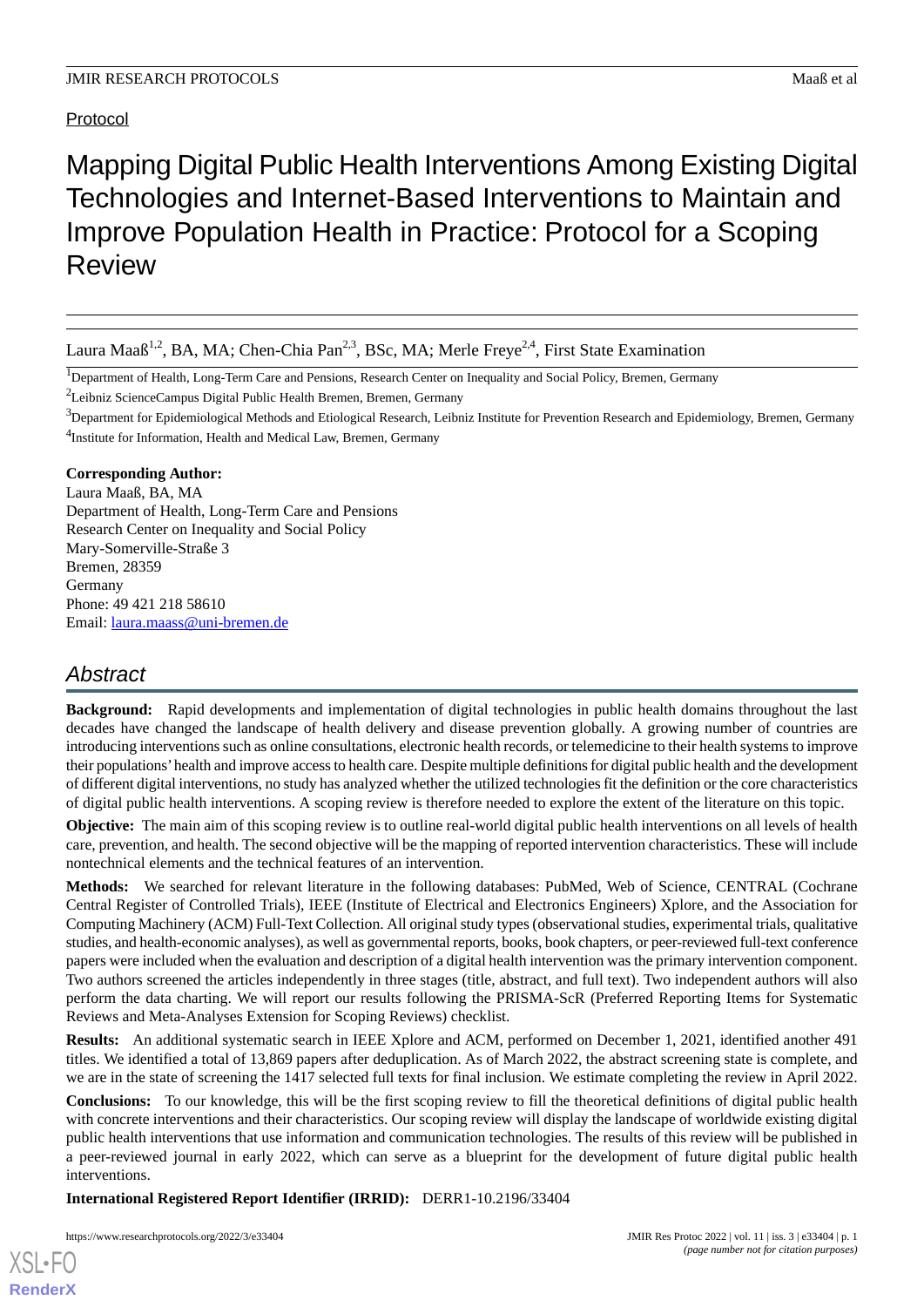### **KEYWORDS**

digital public health; telemedicine; electronic health records; ePrescription; eReferral; eConsultation; eSurveillance; eVaccination registries; scoping review; protocol

# *Introduction*

#### **Background**

The potential of digital technology for improving the health of individuals, communities, and populations is unprecedented. Technological advancements empower individuals to engage in self-management and well-being [\[1](#page-8-0)]. There is also the unparalleled opportunity of digital technologies to transform the prevention  $[2]$  $[2]$ , health promotion  $[3,4]$  $[3,4]$  $[3,4]$  $[3,4]$ , health monitoring [[5\]](#page-8-4), health management [[6](#page-8-5)[,7](#page-8-6)], health equity [[8](#page-8-7)], and surveillance for public health disasters [\[9](#page-8-8)-[11\]](#page-8-9).

Digital technologies for health are intrinsically interdisciplinary, including computer science, engineering, information science, clinical medicine, epidemiology, and public health [\[12](#page-8-10),[13\]](#page-8-11). Although these disciplines are involved at various stages, from the development process to the implementation of digital technologies, a shared understanding of key terms within the field of digitalization in health is still missing. More importantly, to develop, implement, integrate, and evaluate needs-based digital public health interventions (DiPHIs), a clear and mutual understanding of the specific properties of digital health technologies for public health purposes is required [\[14](#page-8-12)].

#### **Definition of Digital Public Health**

For this review, we will define digital public health following the understanding of the European Public Health Association as the use of digital technologies or tools to achieve public health goals. Therefore, digital public health is not a new discipline but rather represents the digitalization of public health [[15\]](#page-8-13). Following the definition of Winslow [[16\]](#page-8-14), public health aims at "preventing disease, prolonging life, and promoting physical [and mental] health and efficiency through organized community efforts." These include health education, organizing health care (both medical and nursing services), or controlling infections on a community level (or on a global level as evident during the COVID-19 pandemic) from an individual to a community, national, or international level [\[16](#page-8-14),[17\]](#page-8-15). Although the definition provided by Winslow is over 100 years old, it is still the most referred to definition of public health. For instance, the World Health Organization still uses this definition with respect to essential public health functions. These functions

place public health as the primary discipline in health governance (eg, planning of health services), financing health interventions and services, health information systems (eg, surveillance systems), health communication, universal health coverage, health education, or health regulations to protect and ensure the health of vulnerable groups [\[18](#page-8-16)].

This importance of the given definition of public health makes it suitable for our understanding of digital public health as the digitalization of Winslow's definition. According to the ongoing importance of Winslow's description in essential public health functions, we define DiPHIs as interventions that address "at least one essential public health function through digital means" [[19\]](#page-9-0). Similar to public health interventions, DiPHIs aim to strengthen the population's health from the individual to the community and national levels. To achieve this, DiPHIs, similar to interventions for digital health, eHealth, or mobile health (mHealth), use information and communication technologies (ICTs) [\[12](#page-8-10),[20\]](#page-9-1). ICTs include the use of radio, television, smartphones, hardware, and software for computers and satellites for communication purposes. eHealth is defined as the use of ICT for health purposes, whereas the focus lies on delivering health services and not on health promotion itself [[21,](#page-9-2)[22\]](#page-9-3). mHealth is understood as using wireless and mobile technology to improve health  $[21]$  $[21]$ . The main difference between digital public health and digital health (including eHealth and mHealth) is that the former solely targets individuals' health, whereas digital public health targets groups of people and communities [[14\]](#page-8-12). With the combination of public health goals (defined as the above-mentioned essential public health functions [[18\]](#page-8-16)) and ICT application, DiPHIs can monitor public health outcomes and disasters (as seen in tracing apps for the COVID-19 pandemic) [\[23](#page-9-4)]. In the best case, DiPHIs follow an evidence- and needs-based approach with a participatory user–targeted development design to improve the acceptance of the intervention within the population [\[12](#page-8-10),[14](#page-8-12)[,19](#page-9-0),[24](#page-9-5)[,25](#page-9-6)].

We expect that the described interventions of our finally chosen papers will target one of the health areas listed in [Figure 1](#page-2-0). Nevertheless, we will likely identify other DiPHIs throughout the review process and update this first proposed landscape of interventions in digital public health.

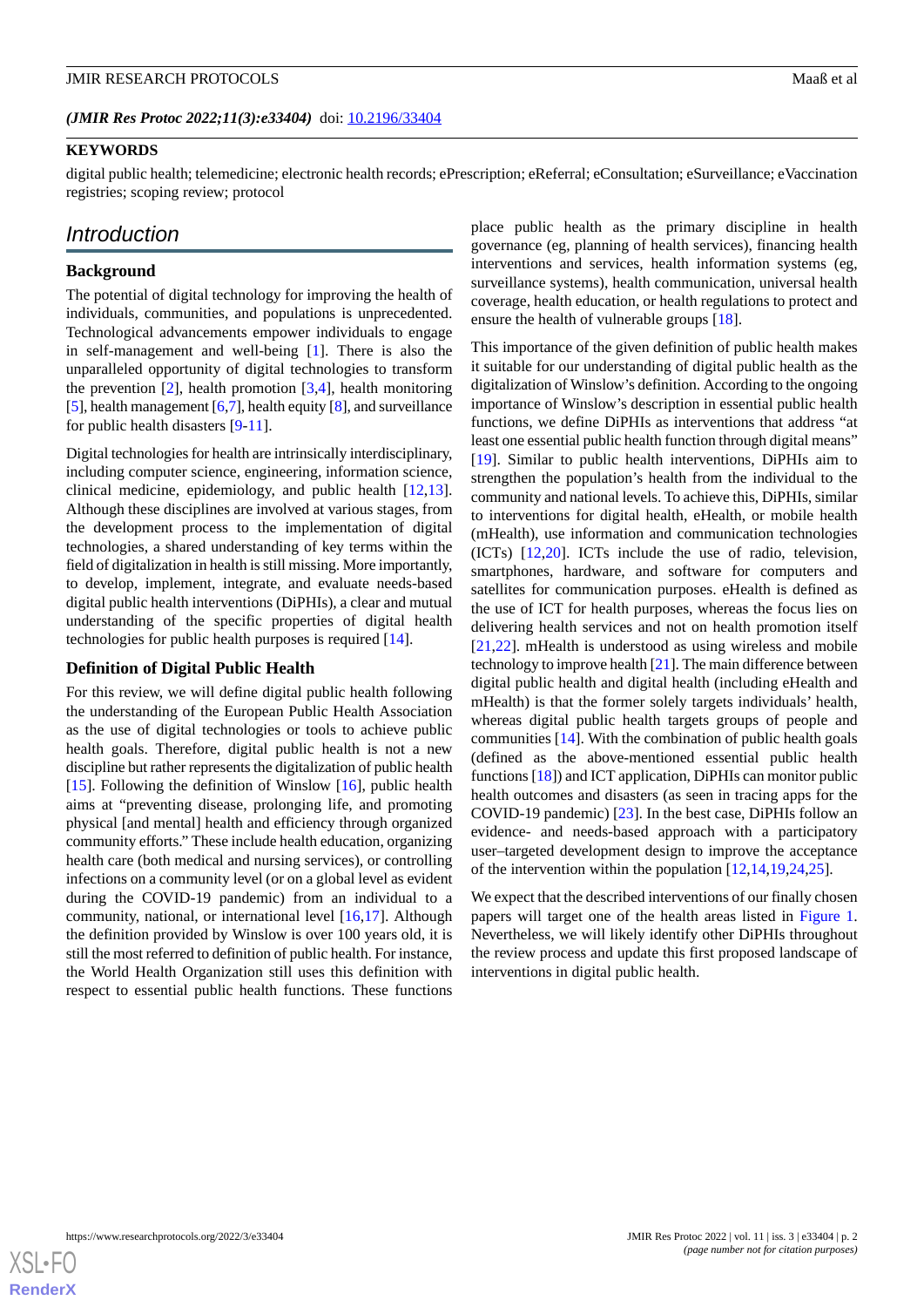<span id="page-2-0"></span>Figure 1. The proposed landscape of digital public health intervention classification.



#### **Study Aim and Objective**

This scoping review aims to serve as a blueprint for future DiPHIs to support countries in adapting digital public health to their health system. To fulfill this aim, the main objective is to outline real-world DiPHIs on all levels of health care (primary, secondary, and tertiary health care), prevention, and health promotion based on our predefined definition of a DiPHI. The second objective will be to map reported intervention characteristics of existing real-world DiPHIs.

For this scoping review, intervention characteristics will include the nontechnical elements (eg, the target group or the addressed level of health care) and the technical features of an intervention (eg, data exchange between health providers). Our review will

not provide a detailed analysis of the cost-effectiveness of DiPHIs, their influence on health outcomes, the facilitators or barriers for implementation, or adaptation of interventions, as DiPHIs overall are too heterogeneous to be summarized within one literature review [[26,](#page-9-7)[27](#page-9-8)].

# *Methods*

## **Inclusion Criteria**

#### *Overview*

The inclusion criteria follow the PIOS (Participants, Intervention, Outcome, and Study design) format. The inclusion and exclusion criteria are summarized in [Table 1](#page-3-0) and described in detail below.

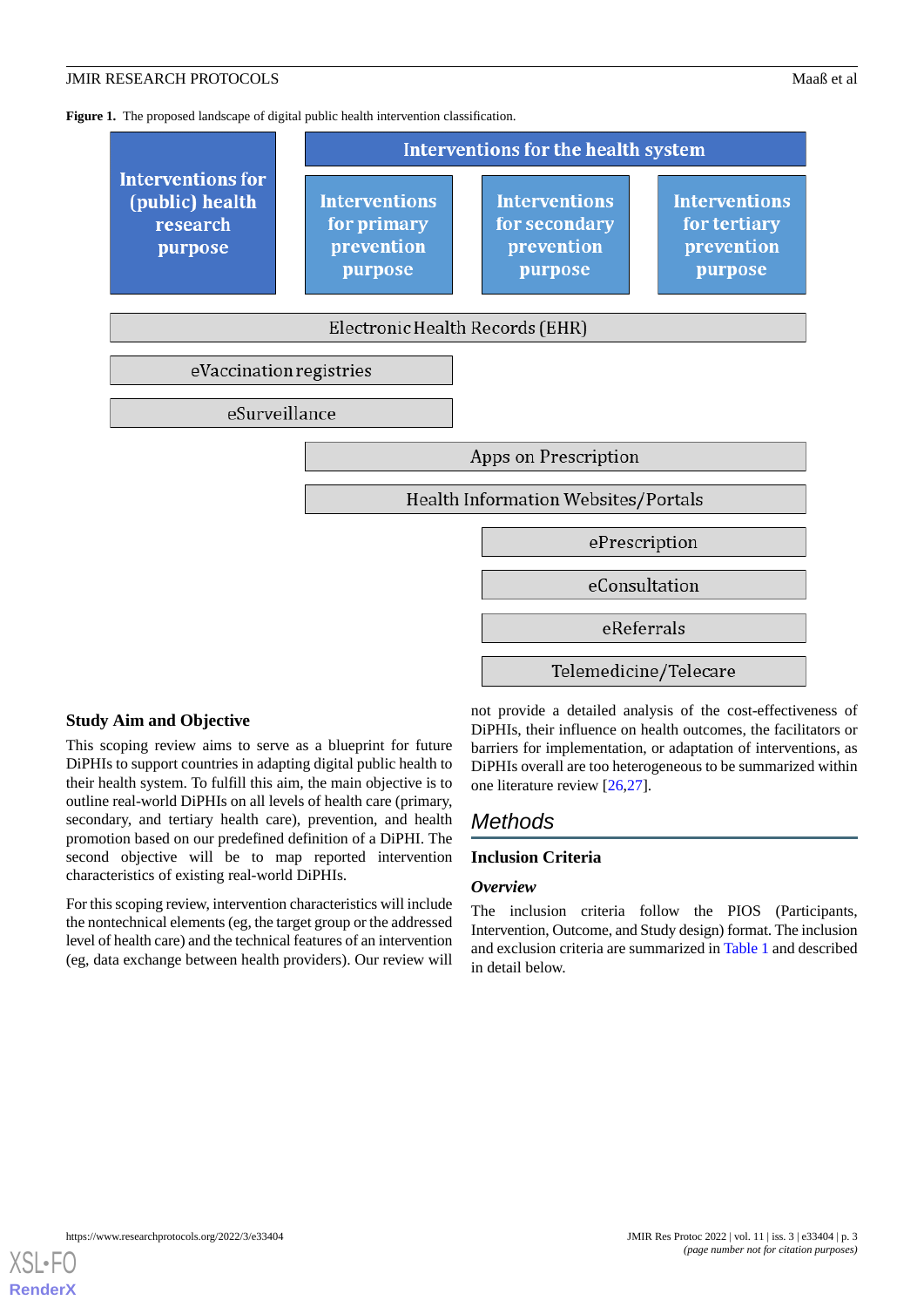<span id="page-3-0"></span>**Table 1.** Inclusion and exclusion criteria of the scoping review.

| Level         | Inclusion criteria                                                                                                                                                                                                                                                                                                                                                                                                                                  | Exclusion criteria                                                                                                                                                                                                                                                                                                                                                                                                                                                                                                                                                                                                                                                                                                                                                                                          |
|---------------|-----------------------------------------------------------------------------------------------------------------------------------------------------------------------------------------------------------------------------------------------------------------------------------------------------------------------------------------------------------------------------------------------------------------------------------------------------|-------------------------------------------------------------------------------------------------------------------------------------------------------------------------------------------------------------------------------------------------------------------------------------------------------------------------------------------------------------------------------------------------------------------------------------------------------------------------------------------------------------------------------------------------------------------------------------------------------------------------------------------------------------------------------------------------------------------------------------------------------------------------------------------------------------|
| Population    | The study focuses on the geographical community<br>level or above (regional or national)                                                                                                                                                                                                                                                                                                                                                            | The study population consists of veterans, armed forces, prisoners,<br>inmates, refugees, or asylum seekers                                                                                                                                                                                                                                                                                                                                                                                                                                                                                                                                                                                                                                                                                                 |
| Intervention  | The paper describes a concrete DiPHI <sup>a</sup> ; the DiPHI<br>is paid or reimbursed by the government or health<br>insurance; the intervention uses the internet and/or<br>Bluetooth to facilitate health care, allows commu-<br>nication between providers or providers and pa-<br>tients, promotes its users' health, reuses the collect-<br>ed data for public health research, or enables digital<br>surveillance of public health disasters | The paper offers a framework or overview of an intervention type<br>but does not describe a concrete intervention in detail; the interven-<br>tion does not use the internet, does not address public health<br>functions, or needs to be privately bought by the user without re-<br>imbursement by the government or health insurance (ie, interven-<br>tions for the private market); the intervention uses SMS text mes-<br>saging or regular phone calls; the intervention focuses on back-<br>ground management processes; the described intervention does<br>not match our definition of digital public health; the intervention<br>targets only the individual user but not a group of people; the dig-<br>ital public health intervention is not the central research object of<br>the publication |
| Study design  | All original peer-reviewed studies, reports, books,<br>book chapters, or peer-reviewed conference papers<br>that have a description of a DiPHI as their primary<br>intervention component                                                                                                                                                                                                                                                           | Study protocols, editorials, commentaries, conference proceedings,<br>or reviews (narrative reviews, scoping reviews, systematic reviews,<br>or meta-analyses); not peer-reviewed conference papers or original<br>studies                                                                                                                                                                                                                                                                                                                                                                                                                                                                                                                                                                                  |
| Accessibility | The paper is available on the internet or after con-<br>tact with the authors                                                                                                                                                                                                                                                                                                                                                                       | The full text is not available on the internet or after contact with<br>the authors                                                                                                                                                                                                                                                                                                                                                                                                                                                                                                                                                                                                                                                                                                                         |
| Language      | The paper is published in English, Chinese, or<br>German                                                                                                                                                                                                                                                                                                                                                                                            | The paper is published in a language other than English, Chinese,<br>or German                                                                                                                                                                                                                                                                                                                                                                                                                                                                                                                                                                                                                                                                                                                              |

<sup>a</sup>DiPHI: digital public health intervention.

#### *Study Populations/Participants*

We will extract data from all studies that focus on the geographical community level and above (eg, regional or national). As public health concentrates on the population level and not the merely individual level, we will exclude all case studies that focus exclusively on single institutions or departments (eg, single hospitals or emergency departments) but do not address at least the community level.

Our scoping review will aim to describe DiPHIs and online technologies for the general public (ordinary citizens of a city/state country that form a society). We will include papers addressing health care workers (eg, physicians, nurses, or therapists) and people with access to health care and health insurance (both statutory and private health insurance) without further regulations or restrictions. In contrast, we will exclude groups with limited or special access to public health care (ie, having their own health care system). This applies to the following three groups with precisely regulated access to health care: (1) veterans and the armed forces (who receive treatment in many countries within the military health system, often paid by the ministry of defense), (2) prisons and inmates (for which a prison physician needs to approve the treatment by another physician outside the prison), and (3) refugees and asylum seekers (who are not health insured in most countries during the procedure for granting the right of asylum and therefore often only have limited access to health care).

Our review will include all participants in terms of age, gender, ethnicity, morbidities, education level, staff role, and occupation. We will include studies that examined specific interventions among health care providers (eg, physicians, nurses, or therapists) and studies that analyzed the use of interventions by

laypersons (people with a profession outside medicine or health care or with no profession).

#### *Interventions/Technologies*

Following our definition of a DiPHI, we will include studies describing digital health interventions that use the internet (eg, mobile devices such as smartphones, sensors, or wearables with WiFi; computer-based solutions that use cellular services; cloud systems to store/allocate health data; or wireless medical devices) and/or Bluetooth (eg, mobile devices such as smartphones, sensors, or wearables) to address at least one essential public health function to (1) facilitate health care, (2) allow for communication between providers or between providers and patients, (3) promote one's health, (4) collect data in a way that enables their secondary use in public health research, or (5) allow for digital surveillance of public health disasters.

We will exclude every digital health intervention that does not address one of the five inclusion criteria listed above as they are not deemed to represent digital public health based on our definition.

To be included, studies should not exclusively focus on individuals (as is the case for digital health interventions) but should also focus on groups of people (eg, communities). They will also have to report on the DiPHI as the main object of research and offer a description of the intervention/technology. Such examples include studies explaining the implementation of a national digital surveillance system in a country or the social acceptance of online consultations in a public health system.

Studies that use a DiPHI only for secondary data analysis but do not have the DiPHI as the main object of research will also

```
XSL•FO
RenderX
```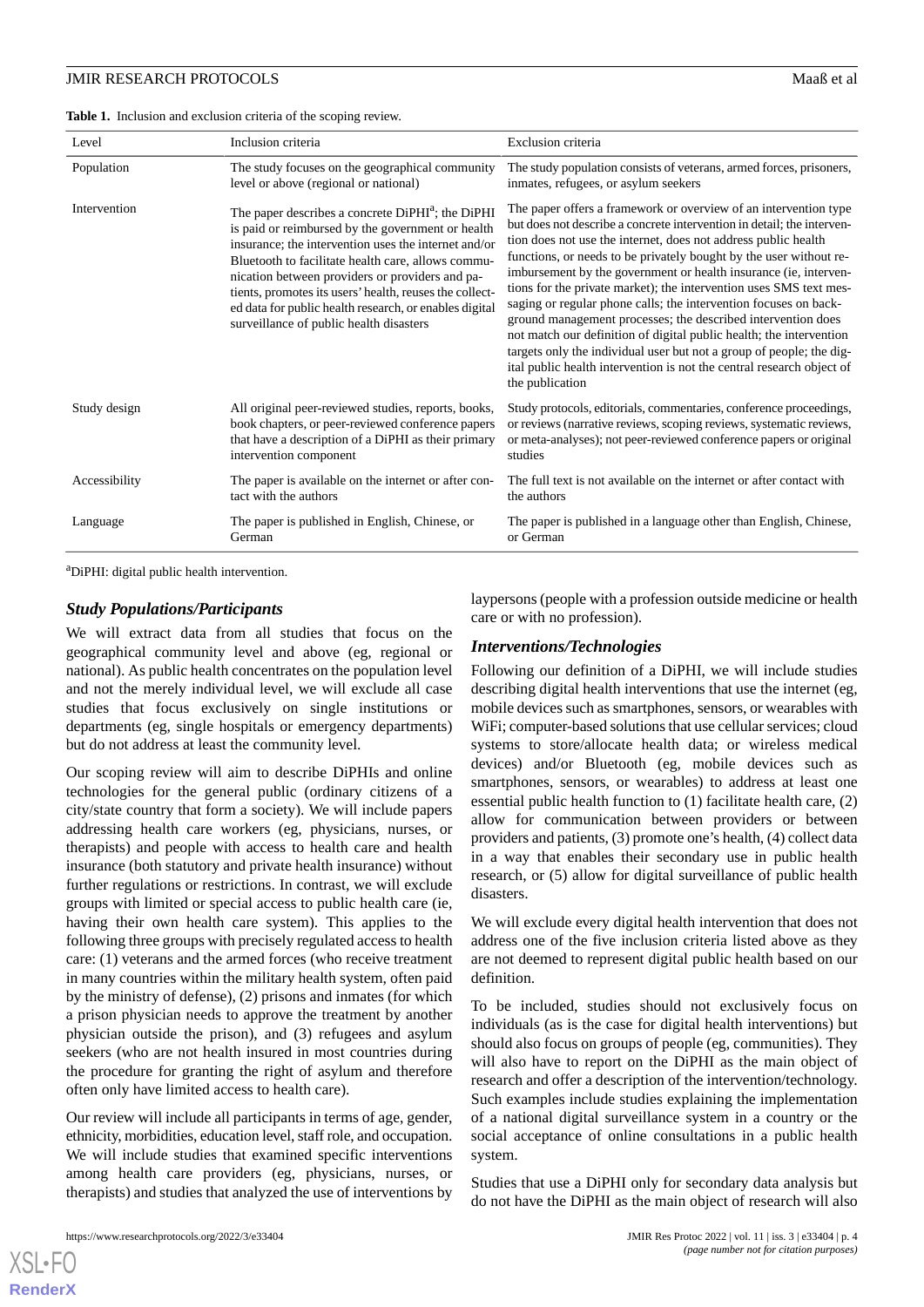be omitted. Examples of such papers are studies mainly interested in measuring obesity in a community and only use electronic health records (EHRs) as a data source without going into detail on the records themselves. Therefore, the EHR in such study types would not be seen as an intervention for the sake of this scoping review. We will also exclude studies that offer no precise details on the modules of the intervention or its implementation process, such as studies that only give a brief overview of telemedicine opportunities in general without a concrete adaptation case. We will further exclude studies that evaluate or present interventions for the private market, for which individuals will have to buy without the option of a refund from their public health system (eg, privately bought wearables or apps that are not provided/refunded by a public health institution, insurance, or the government). Interventions that do not use the internet or Bluetooth (eg, a regular phone call for remote counseling or SMS as text reminder interventions) will be excluded. Technologies that focus solely on background management processes (eg, hospital management systems) are not considered to be DiPHIs and are therefore not included.

#### *Outcome Measures*

To answer our research questions, we will map the description of DiPHIs and their characteristics presented in the selected papers. These elements will be clustered to form an overview of specific modules for DiPHIs.

#### *Study Designs*

The scoping review will include all suitable published papers to gather information on all digital tools classified as DiPHIs. This includes all peer-reviewed original studies (observational studies, experimental trials, qualitative studies, and health-economic analyses), governmental reports, books, book chapters, or peer-reviewed conference papers that have the evaluation and description of a digital health intervention as their primary intervention component.

We will exclude study protocols, editorials, and commentaries based on their limited containment of an intervention description and concrete original study results. Further, we will exclude review study types such as narrative, scoping, and systematic reviews and meta-analyses to avoid duplications. We will also exclude conference proceedings and not peer-reviewed publications (original studies and conference papers). Lastly, publications will be excluded in the screening process if the described intervention does not match our definition of digital public health.

#### **Literature Search**

We will use a two-part search strategy to identify publications that meet our inclusion criteria. For the first part, we searched three electronic bibliographic databases for published work on February 19, 2021, using a comprehensive search strategy for possible DiPHIs: PubMed, CENTRAL (Cochrane Central Register of Controlled Trials), and Web of Science (see [Figure](#page-5-0) [2,](#page-5-0) left box in the identification phase). We added two databases, IEEE (Institute of Electrical and Electronics Engineers) Xplore and the Association for Computing Machinery (ACM) Full-Text Collection, to the systematic search to identify more publications from computer science. Both databases were searched on December 1, 2021 (see [Figure 2](#page-5-0), middle box in the identification phase). All five search strategies are based on the PubMed search string but have been adapted to consider differences in the vocabulary used by the database (Medical Subject Heading [MeSH] terms) and its syntax specifications. To ensure that the systematic search results are not outdated by the time of data extraction, we set up alerts for all databases about new publications on the topic of interest. We will include all alerts that fit our inclusion criteria and that appeared until the start of the full-text screening. For the second part of our search strategy, we will manually screen the reference lists of studies included in the scoping review (see [Figure 2](#page-5-0), right box in the identification phase). This will ensure that relevant studies are not overlooked.

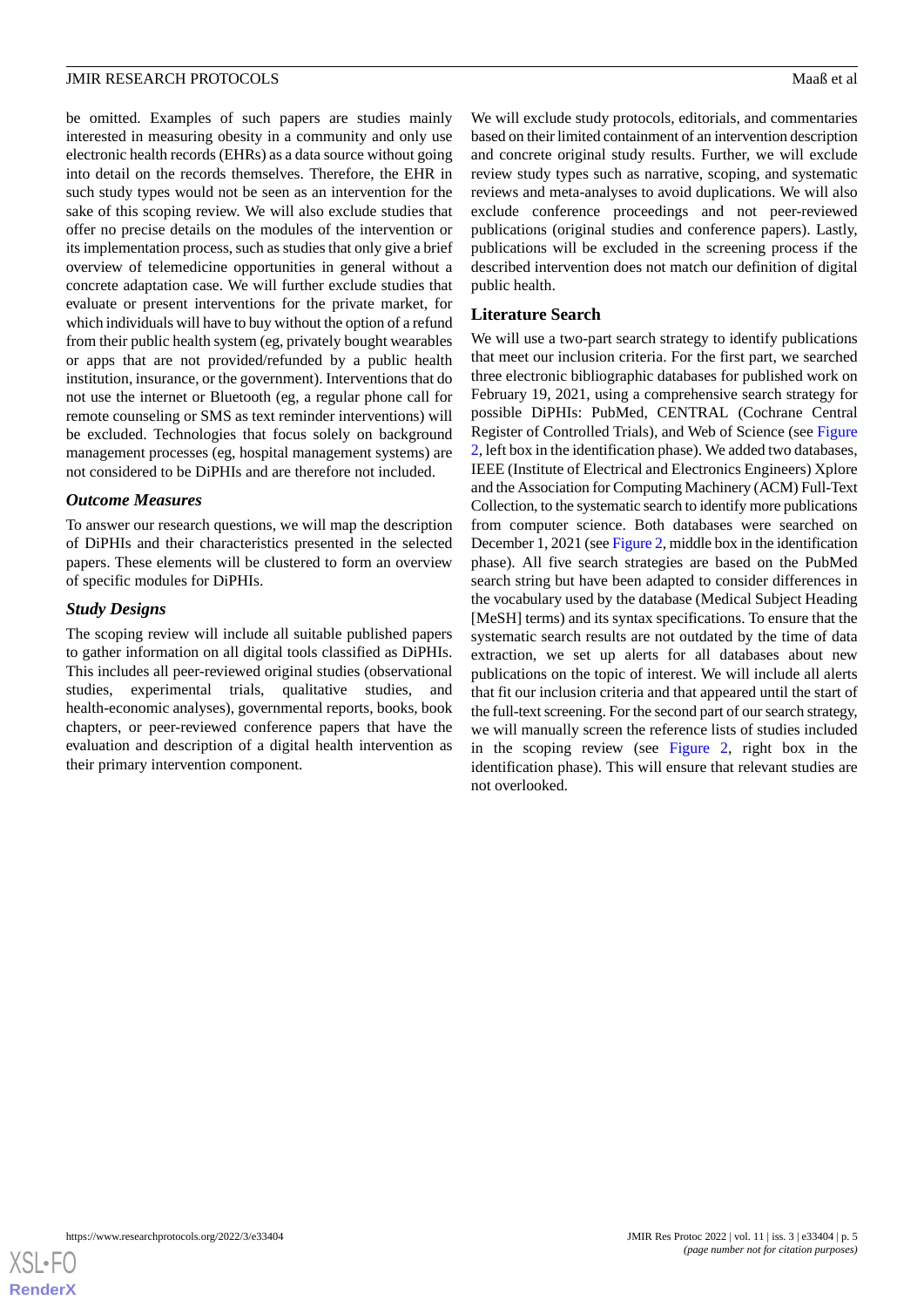<span id="page-5-0"></span>Figure 2. Flow chart of the search and screening process. ACM: Association for Computing Machinery; CENTRAL: Cochrane Central Register of Controlled Trials; IEEE: Institute of Electrical and Electronics Engineers.



The search strategy for each database consists of three pillars, each combined with "AND." Individual terms within the bodies are connected with "OR." The first pillar includes terms related to digital health and the second contains different health care and prevention levels. The third pillar finally lists search terms to describe the organizational level of interventions (see [Figure](#page-6-0) [3](#page-6-0) for the short version and see [Multimedia Appendix 1](#page-8-17) for the extended version for all five databases). We decided against naming concrete interventions such as EHR, mHealth apps, or electronic prescriptions to reduce the risk of confirmation bias.

For PubMed and CENTRAL, the search bodies also included MeSH terms to identify publications listed within those categories. All search terms will be limited to title, abstract, and keywords. There will be no use of additional filters such as language, geographical, or year of publication restrictions. Exclusion of publications due to another language will be made

during full-text screening. Our scoping review will not have any unpublished paper or grey literature.

Identified studies will be screened independently by two authors (LM and MF). Following the aforementioned inclusion criteria, we will separate the screening process into title screening, abstract screening, and full-text screening. In case of disagreements over the eligibility of specific papers, the two screening authors (LM and MF) will discuss whether or not to include a publication for each of the three stages of the screening process (title, abstract, and full-text screening). If the disagreement cannot be resolved through discussion, the third author (CCP) will have the final decision on the eligibility of the publication. We will calculate the Cohen κ value for each step of a screening process to illustrate the agreement between the two screening authors (LM and MF).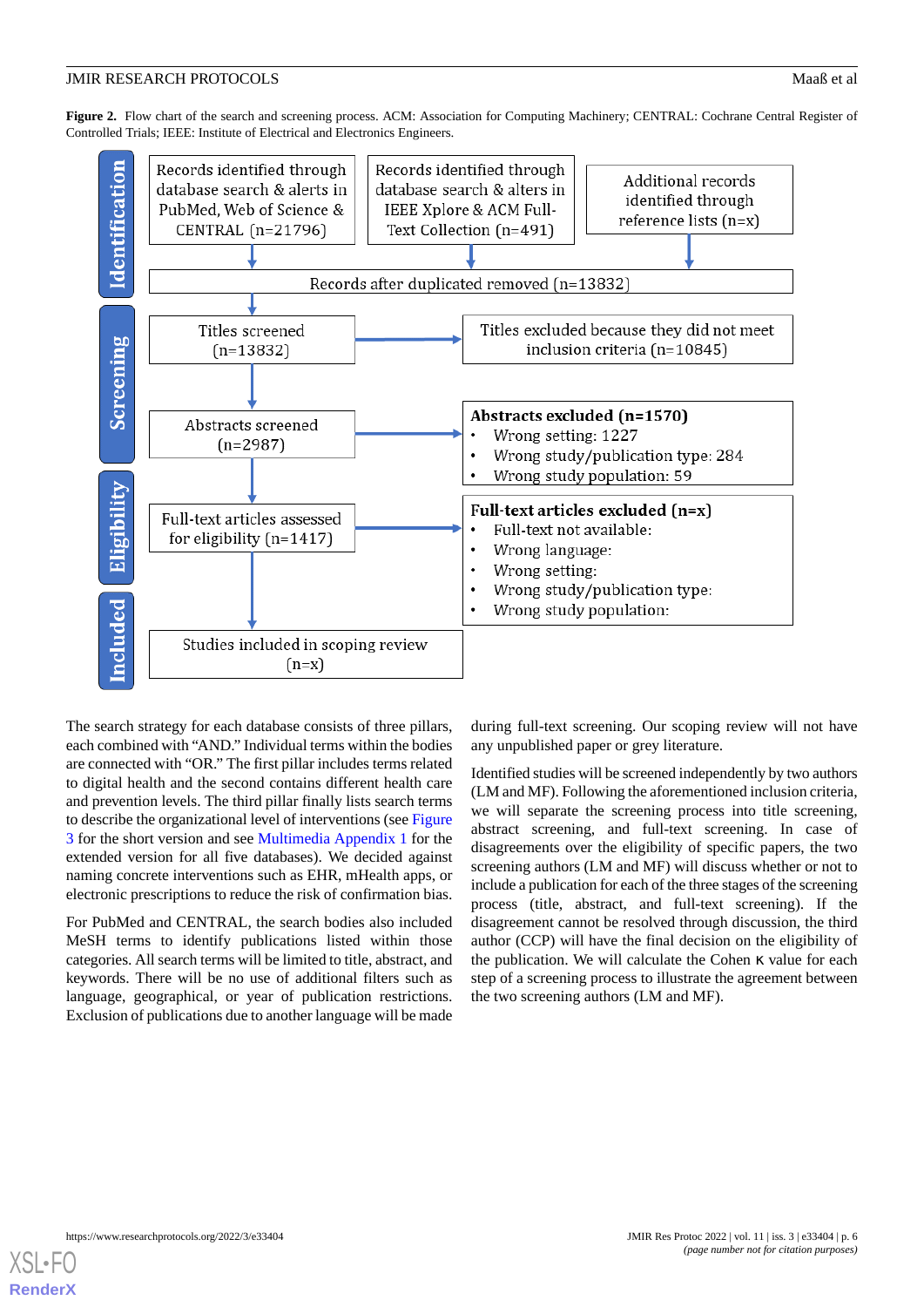<span id="page-6-0"></span>**Figure 3.** Short version of the search strategy. mHealth: mobile health.

| Pillar 1<br><b>Digital health</b>                                        | Digital health<br>$\bullet$<br>Public health<br>$\bullet$<br>eHealth, mHealth, uHealth<br>$\bullet$<br>Telemedicine<br>$\bullet$<br>Telecare                                                    |  |  |  |
|--------------------------------------------------------------------------|-------------------------------------------------------------------------------------------------------------------------------------------------------------------------------------------------|--|--|--|
| <b>AND</b>                                                               |                                                                                                                                                                                                 |  |  |  |
| <b>Pillar 2</b><br><b>Level of health care</b><br>and prevention         | Health care<br>$\bullet$<br>Primary, secondary, tertiary care<br>$\bullet$<br>Primary, secondary, tertiary<br>$\bullet$<br>prevention<br>Health promotion<br>$\bullet$<br>Health system         |  |  |  |
| <b>AND</b>                                                               |                                                                                                                                                                                                 |  |  |  |
| Pillar <sub>3</sub><br><b>Organizational</b><br>level of<br>intervention | Federal<br>$\bullet$<br>Public sector<br>$\bullet$<br>Health authority<br>$\bullet$<br>Health insurance<br>$\bullet$<br>Ministry of health<br>$\bullet$<br>National health program<br>$\bullet$ |  |  |  |

### **Data Extraction**

Following quality assessment, we will extract data from the included studies. Two review authors (LM and CCP) will independently extract data in a Microsoft Excel 2019 sheet. These data will contain information on: (1) participants, including recruitment, study completion rates, study population, and participant demographics (age, gender, insurance status, race, ethnicity, education level, income, geography, and language); (2) intervention, including a description of the intervention, target group, use case, addressed level of prevention/health care, geographical level of intervention (local, regional, national), and core function/modules of the intervention; (3) outcomes, including indicators of user acceptability, indicators of health economic evaluation, and other outcomes and indicators; and (4) setting, including the country, year of publication, publication type, study methodology, and year of data collection.

We will request missing data from the authors of our included studies via email. We will resolve any discrepancies through discussion with the third author, MF.

#### **Synthesis of Results**

All included studies will be summarized in a narrative synthesis. We will group all included papers in a table according to the described intervention type (see [Figure 1](#page-2-0)). Based on the interventions' descriptions, we will map out each intervention type's characteristics and technological functions. As an example, many countries offer an EHR system at the national level. However, most of them have a different understanding of EHRs (which makes empirical research on this issue complicated). Our scoping review will therefore extract characteristics of the EHR from one publication (reporting on a whole country or a state/region within a county) and compare those with the attributes of an EHR from a different report (country, state, region). This approach will result in overlaps of characteristics, which can be defined as core characteristics if the majority of all EHRs share this attribute. Some EHRs might have features that none or only a few others have. These can be defined as "added characteristics." To display common functions within each intervention type, we will create a table with all mentioned characteristics and rank each intervention based on how many features it includes (see [Table 2\)](#page-7-0).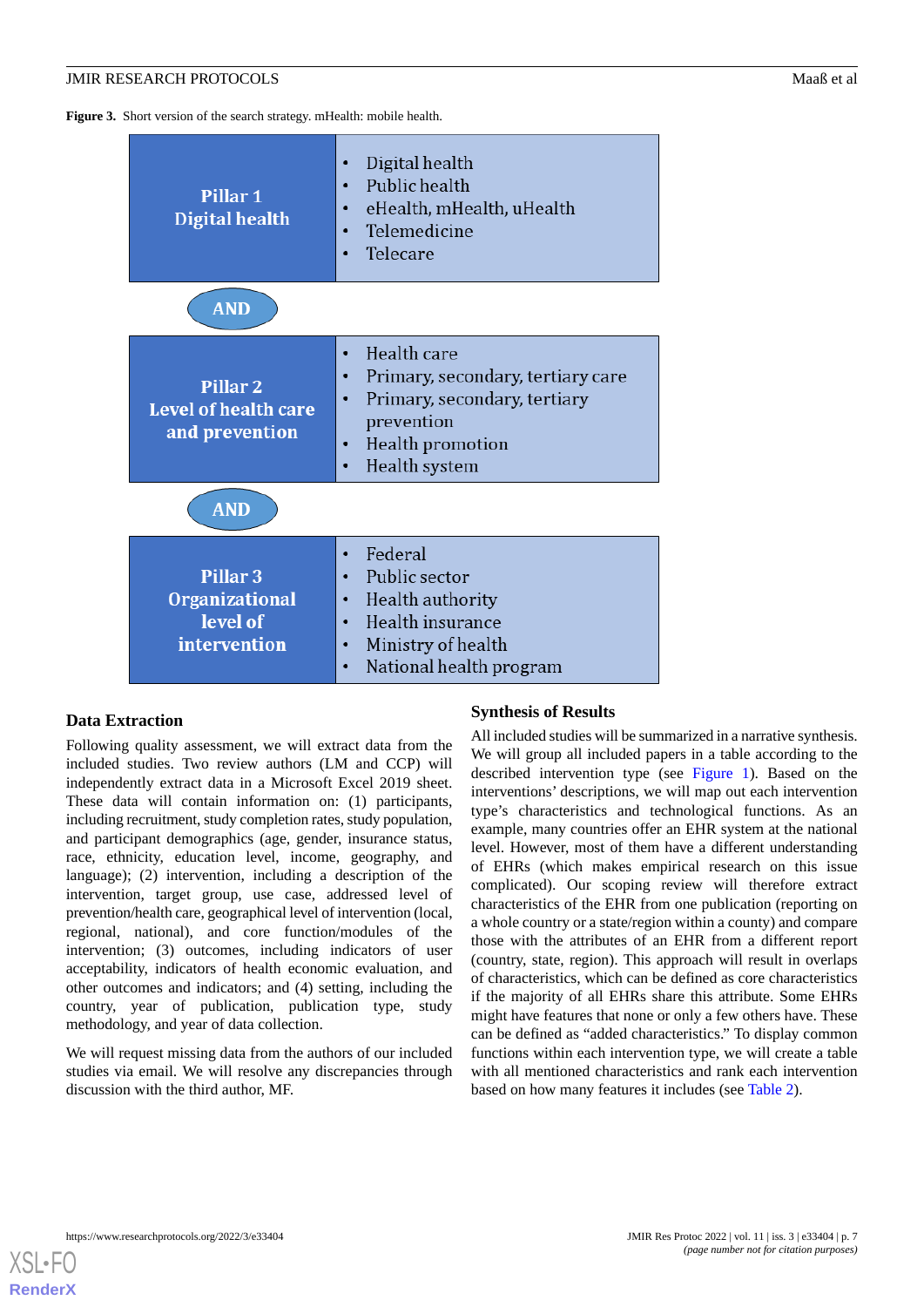<span id="page-7-0"></span>**Table 2.** Example table of core characteristics for a given intervention group based on electronic health records.

| Study   | Characteristic 1 | Characteristic 2 | Characteristic 3 | Characteristic 4 |
|---------|------------------|------------------|------------------|------------------|
| Study 1 |                  |                  |                  |                  |
| Study 2 |                  |                  |                  |                  |
| Study 3 |                  |                  |                  |                  |

For each intervention type, we will analyze the following: the country setting by income level according to the World Bank [[28\]](#page-9-9), level of prevention and health care (primary, secondary, or tertiary prevention), target group (eg, medical provider, health insurance, researchers, or general population), and use case (eg, communication facilitator, health education, tracking, tracing, surveillance, or self-management of chronic disease).

We will further analyze differences between locally implemented interventions and national digital public health policies for the same intervention group. The clusters for categorization of the interventions' features will be developed during data extraction based on our research evidence. This approach is used mainly in qualitative research. Based on the aim of our scoping review, we decided against predefined clusters for categorization as these would require predefined descriptions of intervention characteristics, which we want to explore with this review.

# *Results*

The systematic search in the three databases, Web of Science, CENTRAL, and PubMed, was performed on February 19, 2021, and produced 18,363 results. A total of 13,383 papers were included in the review after deduplication. Of these, 2962 titles were included for abstract screening. We performed an additional systematic search in the IEEE Xplore and ACM Full-Text Collection databases on December 1, 2021, which identified another 491 titles, 38 of which were included for abstract screening. In addition, 22 abstracts from the second search were included for full-text screening. In total, we have included 1417 publications for full-text screening and expect to complete this scoping review in April 2022. The results will be published in peer-reviewed journals and conferences based on the identified outcomes.

# *Discussion*

# **General Aims and Significance**

This paper presents the protocol for a scoping review following the PRISMA-ScR (Preferred Reporting Items for Systematic Reviews and Meta-Analyses Extension for Scoping Reviews) reporting standards [[29\]](#page-9-10). This scoping review of DiPHIs will provide an extensive report of the literature about worldwide existing DiPHIs that take advantage of ICT. To our knowledge, no review has been conducted with the broad scope proposed here. We will show what characteristics they have in common and the areas they cover from a population-health level. This information will be useful as a blueprint for future DiPHI development to support countries in adapting digital public health to all areas of their health system.

## **Strengths**

The chosen method of a scoping review is an effective technique for mapping comprehensive and interdisciplinary topics such as digital public health. The search is performed in the three largest databases for digital public health topics (ie, PubMed, CENTRAL, and the Web of Science) and the two largest databases for computer science (IEEE Xplore and ACM Full-Text Collection), which reduces the risk of missed articles. Two researchers (LM and MF) will systematically and independently select the studies that fit the inclusion criteria. The third author (CCP) will settle disagreements to ensure the reliability of the results. Additionally, we explained our study identification process in detail, including inclusion criteria, to ensure reproducibility. The review will follow the PRISMA-ScR checklist that is specific for scoping reviews [[29\]](#page-9-10) to ensure the high level of quality and transparency of this study.

# **Limitations**

One limitation of our scoping review is that we do not include study protocols, editorials, or commentaries. It is also worth mentioning that although we include research performed worldwide, our review is limited to publications in English, German, or Chinese. This could limit the completeness of the identified publications. Publications might also be missed as we will restrict the manual search to the reference lists of included studies. We will not assess the quality of the included literature in this review, which may lead to concerns about the accuracy of the literature and affect the generalizability and evidence of the results. However, as we are not assessing the outcome results of the selected studies but only examining their description of a DiPHI, the missing quality analysis is not relevant to our scoping review. The last limitation is that this review is not going to assess the impact of the implementation of DiPHIs in a health system, but will rather only provide an overview of existing technologies and their characteristics.

# **Acknowledgments**

The authors gratefully acknowledge the support of Leibniz ScienceCampus Bremen Digital Public Health, which is jointly funded by the Leibniz Association (W4/2018), Federal State of Bremen, and Leibniz Institute for Prevention Research and Epidemiology. This scoping review is part of a doctoral thesis funded by the Leibniz ScienceCampus Bremen.

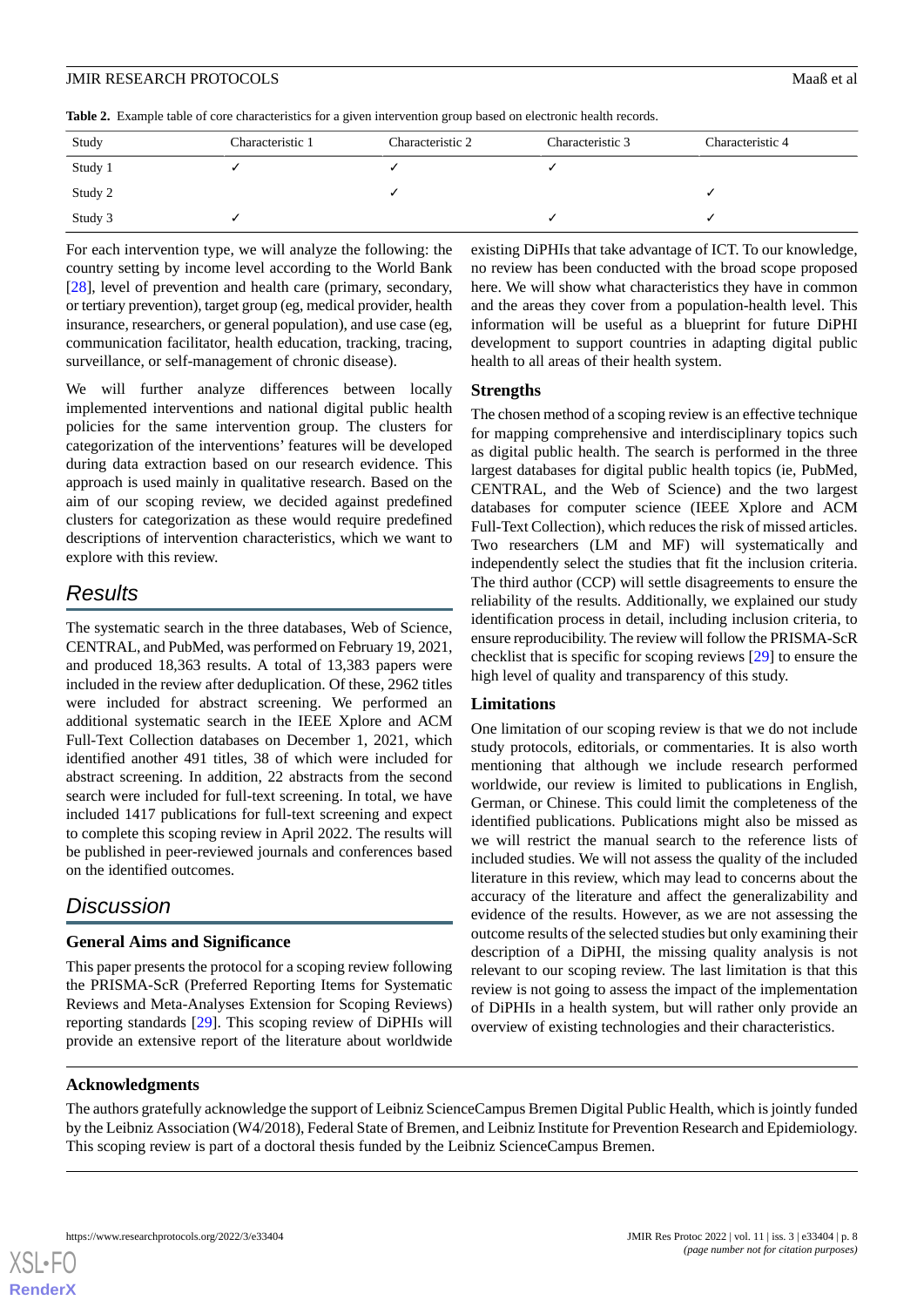## **Authors' Contributions**

LM initiated and designed the study, provided a first version of the search strategy, and drafted the manuscript. LM was one of two independent literature reviewers. CCP helped finalize the search strategy, settled disagreements in the screening process, and reviewed the manuscript. MF was one of two independent literature reviewers and reviewed the manuscript. All authors read and approved the final manuscript.

## **Conflicts of Interest**

<span id="page-8-17"></span>None declared.

# **Multimedia Appendix 1**

Complete search strategies for the PubMed, Web of Science, CENTRAL, IEEE Xplore, and ACM Full-Text Collection databases. [[DOCX File , 51 KB](https://jmir.org/api/download?alt_name=resprot_v11i3e33404_app1.docx&filename=9a3ccbf01db134f19e73a0476fa87114.docx)-[Multimedia Appendix 1\]](https://jmir.org/api/download?alt_name=resprot_v11i3e33404_app1.docx&filename=9a3ccbf01db134f19e73a0476fa87114.docx)

### <span id="page-8-0"></span>**References**

- <span id="page-8-1"></span>1. Greenwood DA, Gee PM, Fatkin KJ, Peeples M. A systematic review of reviews evaluating technology-enabled diabetes self-management education and support. J Diabetes Sci Technol 2017 Sep;11(5):1015-1027 [[FREE Full text](http://europepmc.org/abstract/MED/28560898)] [doi: [10.1177/1932296817713506\]](http://dx.doi.org/10.1177/1932296817713506) [Medline: [28560898\]](http://www.ncbi.nlm.nih.gov/entrez/query.fcgi?cmd=Retrieve&db=PubMed&list_uids=28560898&dopt=Abstract)
- <span id="page-8-2"></span>2. Bailey J, Murray E, Rait G, Mercer C, Morris R, Peacock R, et al. Interactive computer-based interventions for sexual health promotion. Cochrane Database Syst Rev 2010 Sep 08(9):CD006483. [doi: [10.1002/14651858.CD006483.pub2](http://dx.doi.org/10.1002/14651858.CD006483.pub2)] [Medline: [20824850](http://www.ncbi.nlm.nih.gov/entrez/query.fcgi?cmd=Retrieve&db=PubMed&list_uids=20824850&dopt=Abstract)]
- <span id="page-8-3"></span>3. Strain T, Wijndaele K, Brage S. Physical activity surveillance through smartphone apps and wearable trackers: examining the UK potential for nationally representative sampling. JMIR Mhealth Uhealth 2019 Jan 29;7(1):e11898 [[FREE Full text](https://mhealth.jmir.org/2019/1/e11898/)] [doi: [10.2196/11898](http://dx.doi.org/10.2196/11898)] [Medline: [30694198\]](http://www.ncbi.nlm.nih.gov/entrez/query.fcgi?cmd=Retrieve&db=PubMed&list_uids=30694198&dopt=Abstract)
- <span id="page-8-4"></span>4. Zeeb H, Pigeot I, Schüz B. Digital public health-rapid technological progress, but many open public health questions. Bundesgesundheitsblatt Gesundheitsforschung Gesundheitsschutz 2020 Feb;63(2):135-136 [\[FREE Full text\]](http://europepmc.org/abstract/MED/31960072) [doi: [10.1007/s00103-020-03092-0\]](http://dx.doi.org/10.1007/s00103-020-03092-0) [Medline: [31960072\]](http://www.ncbi.nlm.nih.gov/entrez/query.fcgi?cmd=Retrieve&db=PubMed&list_uids=31960072&dopt=Abstract)
- <span id="page-8-5"></span>5. Murray E, Burns J, See TS, Lai R, Nazareth I. Interactive health communication applications for people with chronic disease. Cochrane Database Syst Rev 2005 Oct 19(4):CD004274. [doi: [10.1002/14651858.CD004274.pub4\]](http://dx.doi.org/10.1002/14651858.CD004274.pub4) [Medline: [16235356](http://www.ncbi.nlm.nih.gov/entrez/query.fcgi?cmd=Retrieve&db=PubMed&list_uids=16235356&dopt=Abstract)]
- <span id="page-8-6"></span>6. Alwashmi M, Hawboldt J, Davis E, Marra C, Gamble J, Abu Ashour W. The effect of smartphone interventions on patients with chronic obstructive pulmonary disease exacerbations: a systematic review and meta-analysis. JMIR Mhealth Uhealth 2016 Sep 01;4(3):e105 [\[FREE Full text](https://mhealth.jmir.org/2016/3/e105/)] [doi: [10.2196/mhealth.5921\]](http://dx.doi.org/10.2196/mhealth.5921) [Medline: [27589898](http://www.ncbi.nlm.nih.gov/entrez/query.fcgi?cmd=Retrieve&db=PubMed&list_uids=27589898&dopt=Abstract)]
- <span id="page-8-7"></span>7. Gunasekeran D, Tseng R, Tham Y, Wong T. Applications of digital health for public health responses to COVID-19: a systematic scoping review of artificial intelligence, telehealth and related technologies. NPJ Digit Med 2021 Feb 26;4(1):40. [doi: [10.1038/s41746-021-00412-9](http://dx.doi.org/10.1038/s41746-021-00412-9)] [Medline: [33637833\]](http://www.ncbi.nlm.nih.gov/entrez/query.fcgi?cmd=Retrieve&db=PubMed&list_uids=33637833&dopt=Abstract)
- <span id="page-8-8"></span>8. Azzopardi-Muscat N, Sørensen K. Towards an equitable digital public health era: promoting equity through a health literacy perspective. Eur J Public Health 2019 Oct 01;29(Supplement\_3):13-17 [[FREE Full text](http://europepmc.org/abstract/MED/31738443)] [doi: [10.1093/eurpub/ckz166](http://dx.doi.org/10.1093/eurpub/ckz166)] [Medline: [31738443](http://www.ncbi.nlm.nih.gov/entrez/query.fcgi?cmd=Retrieve&db=PubMed&list_uids=31738443&dopt=Abstract)]
- <span id="page-8-10"></span><span id="page-8-9"></span>9. Dalton C. Enablers of innovation in digital public health surveillance: lessons from Flutracking. Int Health 2017 May 01;9(3):145-147 [[FREE Full text](http://europepmc.org/abstract/MED/28582555)] [doi: [10.1093/inthealth/ihx009](http://dx.doi.org/10.1093/inthealth/ihx009)] [Medline: [28582555](http://www.ncbi.nlm.nih.gov/entrez/query.fcgi?cmd=Retrieve&db=PubMed&list_uids=28582555&dopt=Abstract)]
- <span id="page-8-11"></span>10. Desai AN, Kraemer MUG, Bhatia S, Cori A, Nouvellet P, Herringer M, et al. Real-time epidemic forecasting: challenges and opportunities. Health Secur 2019;17(4):268-275 [\[FREE Full text](http://europepmc.org/abstract/MED/31433279)] [doi: [10.1089/hs.2019.0022\]](http://dx.doi.org/10.1089/hs.2019.0022) [Medline: [31433279\]](http://www.ncbi.nlm.nih.gov/entrez/query.fcgi?cmd=Retrieve&db=PubMed&list_uids=31433279&dopt=Abstract)
- <span id="page-8-12"></span>11. Shakeri Hossein Abad Z, Kline A, Sultana M, Noaeen M, Nurmambetova E, Lucini F, et al. Digital public health surveillance: a systematic scoping review. NPJ Digit Med 2021 Mar 03;4(1):41. [doi: [10.1038/s41746-021-00407-6\]](http://dx.doi.org/10.1038/s41746-021-00407-6) [Medline: [33658681\]](http://www.ncbi.nlm.nih.gov/entrez/query.fcgi?cmd=Retrieve&db=PubMed&list_uids=33658681&dopt=Abstract)
- 12. Darmann-Finck I, Rothgang H, Zeeb H. Digitalization and health sciences White Paper Digital Public Health. Gesundheitswesen 2020 Jul;82(7):620-622 [\[FREE Full text](http://www.thieme-connect.com/DOI/DOI?10.1055/a-1191-4344)] [doi: [10.1055/a-1191-4344](http://dx.doi.org/10.1055/a-1191-4344)] [Medline: [32698204\]](http://www.ncbi.nlm.nih.gov/entrez/query.fcgi?cmd=Retrieve&db=PubMed&list_uids=32698204&dopt=Abstract)
- <span id="page-8-13"></span>13. Taj F, Klein M, van Halteren A. Digital health behavior change technology: bibliometric and scoping review of two decades of research. JMIR Mhealth Uhealth 2019 Dec 13;7(12):e13311 [[FREE Full text\]](https://mhealth.jmir.org/2019/12/e13311/) [doi: [10.2196/13311](http://dx.doi.org/10.2196/13311)] [Medline: [31833836\]](http://www.ncbi.nlm.nih.gov/entrez/query.fcgi?cmd=Retrieve&db=PubMed&list_uids=31833836&dopt=Abstract)
- <span id="page-8-15"></span><span id="page-8-14"></span>14. Zeeb H, Pigeot I, Schüz B, Leibniz-WissenschaftsCampus Digital Public Health Bremen. Digital public health-an overview. Bundesgesundheitsblatt Gesundheitsforschung Gesundheitsschutz 2020 Feb;63(2):137-144. [doi: [10.1007/s00103-019-03078-7\]](http://dx.doi.org/10.1007/s00103-019-03078-7) [Medline: [31919531\]](http://www.ncbi.nlm.nih.gov/entrez/query.fcgi?cmd=Retrieve&db=PubMed&list_uids=31919531&dopt=Abstract)
- <span id="page-8-16"></span>15. Odone A, Buttigieg S, Ricciardi W, Azzopardi-Muscat N, Staines A. Public health digitalization in Europe. Eur J Public Health 2019 Oct 01;29(Supplement\_3):28-35 [\[FREE Full text\]](http://europepmc.org/abstract/MED/31738441) [doi: [10.1093/eurpub/ckz161\]](http://dx.doi.org/10.1093/eurpub/ckz161) [Medline: [31738441](http://www.ncbi.nlm.nih.gov/entrez/query.fcgi?cmd=Retrieve&db=PubMed&list_uids=31738441&dopt=Abstract)]
- 16. Winslow CE. The untilled fields of public health. Science 1920 Jan 09;51(1306):23-33. [doi: [10.1126/science.51.1306.23](http://dx.doi.org/10.1126/science.51.1306.23)] [Medline: [17838891](http://www.ncbi.nlm.nih.gov/entrez/query.fcgi?cmd=Retrieve&db=PubMed&list_uids=17838891&dopt=Abstract)]
- 17. What is public health? CDC Foundation. URL:<https://www.cdcfoundation.org/what-public-health> [accessed 2021-03-21]
- 18. World Health Organization. Essential public health functions, health systems and health security. Developing conceptual clarity and a WHO roadmap for action. Geneva: World Health Organization; 2018.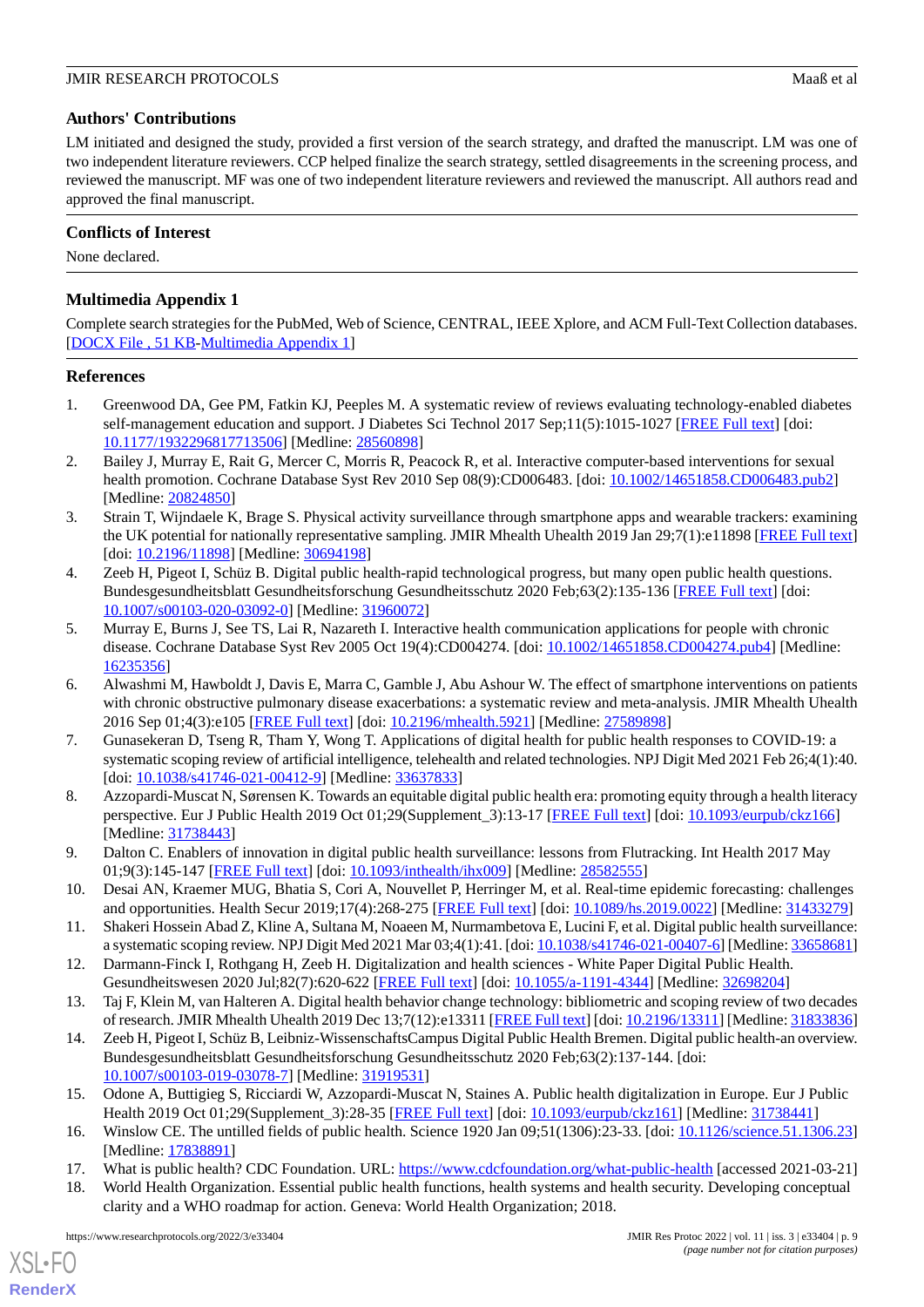- <span id="page-9-0"></span>19. Wienert J, Jahnel T, Maaß L. What are digital public health interventions? First steps towards a definition and an intervention classification. JMIR Preprints. 2022 Jan 04. URL:<https://preprints.jmir.org/preprint/31921> [accessed 2022-03-24]
- <span id="page-9-1"></span>20. Peek N, Sujan M, Scott P. Digital health and care in pandemic times: impact of COVID-19. BMJ Health Care Inform 2020 Jun;27(1):E100166 [[FREE Full text\]](https://informatics.bmj.com/lookup/pmidlookup?view=long&pmid=32565418) [doi: [10.1136/bmjhci-2020-100166\]](http://dx.doi.org/10.1136/bmjhci-2020-100166) [Medline: [32565418\]](http://www.ncbi.nlm.nih.gov/entrez/query.fcgi?cmd=Retrieve&db=PubMed&list_uids=32565418&dopt=Abstract)
- <span id="page-9-2"></span>21. Shaw T, McGregor D, Brunner M, Keep M, Janssen A, Barnet S. What is eHealth (6)? Development of a conceptual model for eHealth: qualitative study with key informants. J Med Internet Res 2017 Oct 24;19(10):e324 [\[FREE Full text](https://www.jmir.org/2017/10/e324/)] [doi: [10.2196/jmir.8106](http://dx.doi.org/10.2196/jmir.8106)] [Medline: [29066429](http://www.ncbi.nlm.nih.gov/entrez/query.fcgi?cmd=Retrieve&db=PubMed&list_uids=29066429&dopt=Abstract)]
- <span id="page-9-4"></span><span id="page-9-3"></span>22. Eysenbach G. What is e-health? J Med Internet Res 2001;3(2):E20 [[FREE Full text\]](https://www.jmir.org/2001/2/e20/) [doi: [10.2196/jmir.3.2.e20\]](http://dx.doi.org/10.2196/jmir.3.2.e20) [Medline: [11720962](http://www.ncbi.nlm.nih.gov/entrez/query.fcgi?cmd=Retrieve&db=PubMed&list_uids=11720962&dopt=Abstract)]
- <span id="page-9-5"></span>23. Murray C, Alamro N, Hwang H, Lee U. Digital public health and COVID-19. Lancet Public Health 2020 Sep;5(9):e469-e470 [[FREE Full text](https://linkinghub.elsevier.com/retrieve/pii/S2468-2667(20)30187-0)] [doi: [10.1016/S2468-2667\(20\)30187-0\]](http://dx.doi.org/10.1016/S2468-2667(20)30187-0) [Medline: [32791051](http://www.ncbi.nlm.nih.gov/entrez/query.fcgi?cmd=Retrieve&db=PubMed&list_uids=32791051&dopt=Abstract)]
- <span id="page-9-6"></span>24. Hochmuth A, Exner A, Dockweiler C. Implementation and participatory design of digital health interventions. Bundesgesundheitsblatt Gesundheitsforschung Gesundheitsschutz 2020 Feb;63(2):145-152. [doi: [10.1007/s00103-019-03079-6\]](http://dx.doi.org/10.1007/s00103-019-03079-6) [Medline: [31938837\]](http://www.ncbi.nlm.nih.gov/entrez/query.fcgi?cmd=Retrieve&db=PubMed&list_uids=31938837&dopt=Abstract)
- <span id="page-9-7"></span>25. Jahnel T, Schüz B. Participatory development of digital public health: tension between user perspectives and evidence. Bundesgesundheitsblatt Gesundheitsforschung Gesundheitsschutz 2020 Feb;63(2):153-159. [doi: [10.1007/s00103-019-03082-x\]](http://dx.doi.org/10.1007/s00103-019-03082-x) [Medline: [31915866\]](http://www.ncbi.nlm.nih.gov/entrez/query.fcgi?cmd=Retrieve&db=PubMed&list_uids=31915866&dopt=Abstract)
- <span id="page-9-8"></span>26. Bashi N, Fatehi F, Mosadeghi-Nik M, Askari M, Karunanithi M. Digital health interventions for chronic diseases: a scoping review of evaluation frameworks. BMJ Health Care Inform 2020 Mar;27(1):E100066 [[FREE Full text](https://informatics.bmj.com/lookup/pmidlookup?view=long&pmid=32156751)] [doi: [10.1136/bmjhci-2019-100066](http://dx.doi.org/10.1136/bmjhci-2019-100066)] [Medline: [32156751](http://www.ncbi.nlm.nih.gov/entrez/query.fcgi?cmd=Retrieve&db=PubMed&list_uids=32156751&dopt=Abstract)]
- <span id="page-9-9"></span>27. Nicholl B, Sandal L, Stochkendahl M, McCallum M, Suresh N, Vasseljen O, et al. Digital support interventions for the self-management of low back pain: a systematic review. J Med Internet Res 2017 May 21;19(5):e179 [[FREE Full text](https://www.jmir.org/2017/5/e179/)] [doi: [10.2196/jmir.7290\]](http://dx.doi.org/10.2196/jmir.7290) [Medline: [28550009\]](http://www.ncbi.nlm.nih.gov/entrez/query.fcgi?cmd=Retrieve&db=PubMed&list_uids=28550009&dopt=Abstract)
- <span id="page-9-10"></span>28. World Bank Country and Lending Groups. The World Bank. 2021. URL: [https://datahelpdesk.worldbank.org/knowledgebase/](https://datahelpdesk.worldbank.org/knowledgebase/articles/906519) [articles/906519](https://datahelpdesk.worldbank.org/knowledgebase/articles/906519) [accessed 2022-03-21]
- 29. Tricco A, Lillie E, Zarin W, O'Brien K, Colquhoun H, Levac D, et al. PRISMA Extension for Scoping Reviews (PRISMA-ScR): Checklist and Explanation. Ann Intern Med 2018 Oct 02;169(7):467-473 [[FREE Full text](https://www.acpjournals.org/doi/abs/10.7326/M18-0850?url_ver=Z39.88-2003&rfr_id=ori:rid:crossref.org&rfr_dat=cr_pub%3dpubmed)] [doi: [10.7326/M18-0850](http://dx.doi.org/10.7326/M18-0850)] [Medline: [30178033\]](http://www.ncbi.nlm.nih.gov/entrez/query.fcgi?cmd=Retrieve&db=PubMed&list_uids=30178033&dopt=Abstract)

## **Abbreviations**

**ACM:** Association for Computing Machinery **CENTRAL:** Cochrane Central Register of Controlled Trials **DiPHI:** digital public health intervention **EHR:** electronic health record **ICT:** information and communication technology **IEEE:** Institute of Electrical and Electronics Engineers **MeSH:** Medical Subject Headings **mHealth:** mobile health PIOS: Participants, Intervention, Outcome, and Study design **PRISMA-ScR:** Preferred Reporting Items for Systematic Reviews and Meta-Analyses extension for Scoping Reviews

*Edited by T Leung; submitted 06.09.21; peer-reviewed by H De Loof, K Craig, L Chen; comments to author 11.11.21; revised version received 02.01.22; accepted 05.02.22; published 31.03.22*

*Please cite as: Maaß L, Pan CC, Freye M Mapping Digital Public Health Interventions Among Existing Digital Technologies and Internet-Based Interventions to Maintain and Improve Population Health in Practice: Protocol for a Scoping Review JMIR Res Protoc 2022;11(3):e33404 URL: <https://www.researchprotocols.org/2022/3/e33404> doi: [10.2196/33404](http://dx.doi.org/10.2196/33404) PMID:*

©Laura Maaß, Chen-Chia Pan, Merle Freye. Originally published in JMIR Research Protocols (https://www.researchprotocols.org), 31.03.2022. This is an open-access article distributed under the terms of the Creative Commons Attribution License